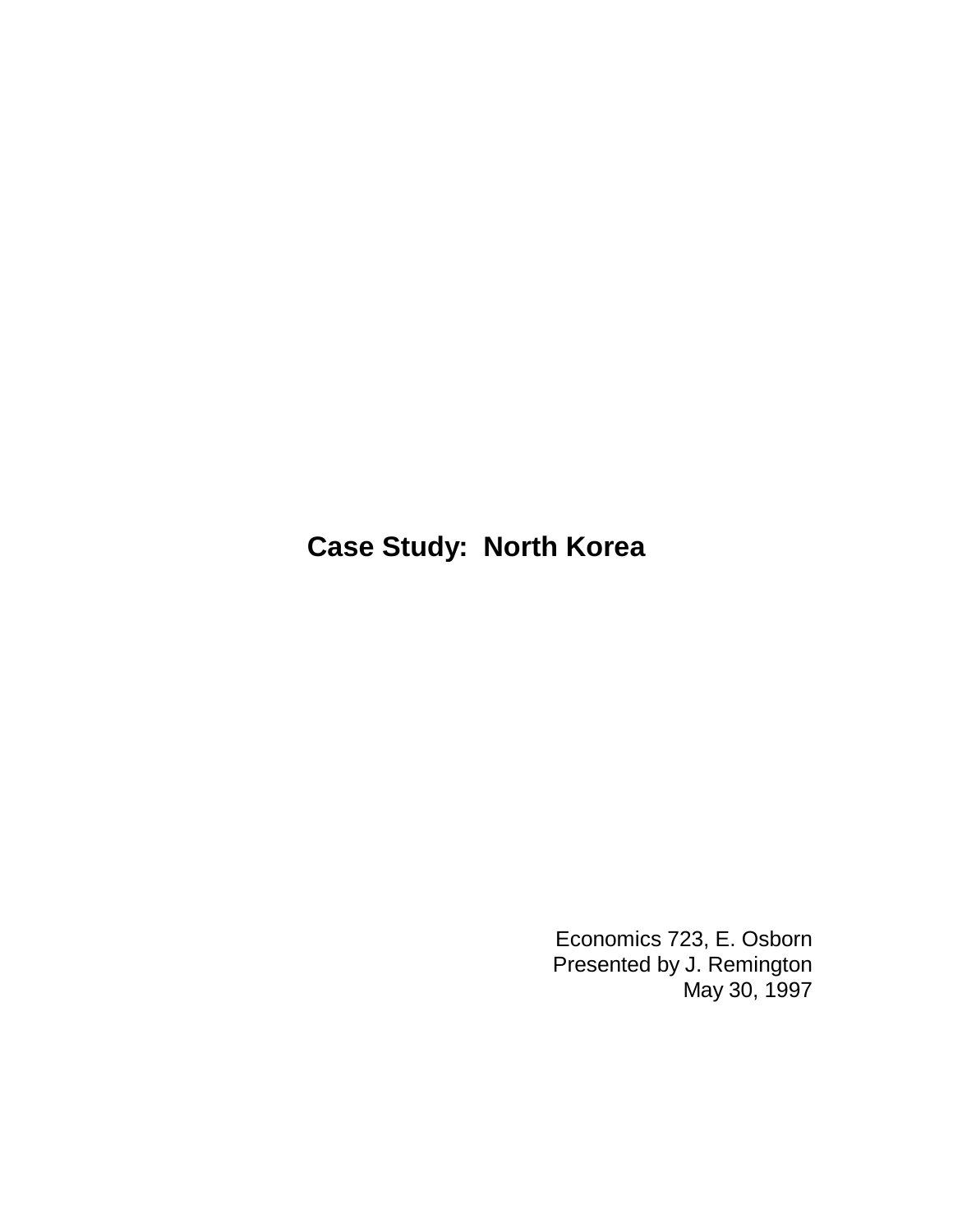Case Study: North Korea Economics 723, E. Osborn Presented by J. Remington May 30, 1997

Many countries in Eastern Asia have enjoyed unprecedented growth over the past few decades. Most of these country's citizens have experienced significant gains in both their standard of living and wealth along with that growth. For many years since World War II, North Korea's economy has had double digit growth rates, while their citizens lived in poverty. Political policy along with a changing world economy has left this Stalinist Dictatorship country in the dark ages. This paper addresses the reasons for the current economic condition of North Korea, and addresses specific changes which the North Korean government needs to make in order to pull its people out of poverty and bring it's economy up to 'world class' speed.

North Korea is located in Eastern Asia, on the northern half of the Korea peninsula. The country's borders are South Korea, China, Russia, the Korean Bay, and the Sea of Japan. The country is slightly smaller than the state of Mississippi, has 1550 miles of coastline, a 880 mile border with China, a 150 mile border with South Korea, and a 12 mile border with Russia. It's population of 23.5 million is 99% literate, but only 15% have access to radio and only 1.5% have access to television. Telephone service primarily exists only for the government, with international connections through Moscow and Beijing. The nation's Gross Domestic Product is \$21.5 billion ( \$920 per capita, 1994 est) and has a current growth rate of -7% to -9% (negative growth). Imports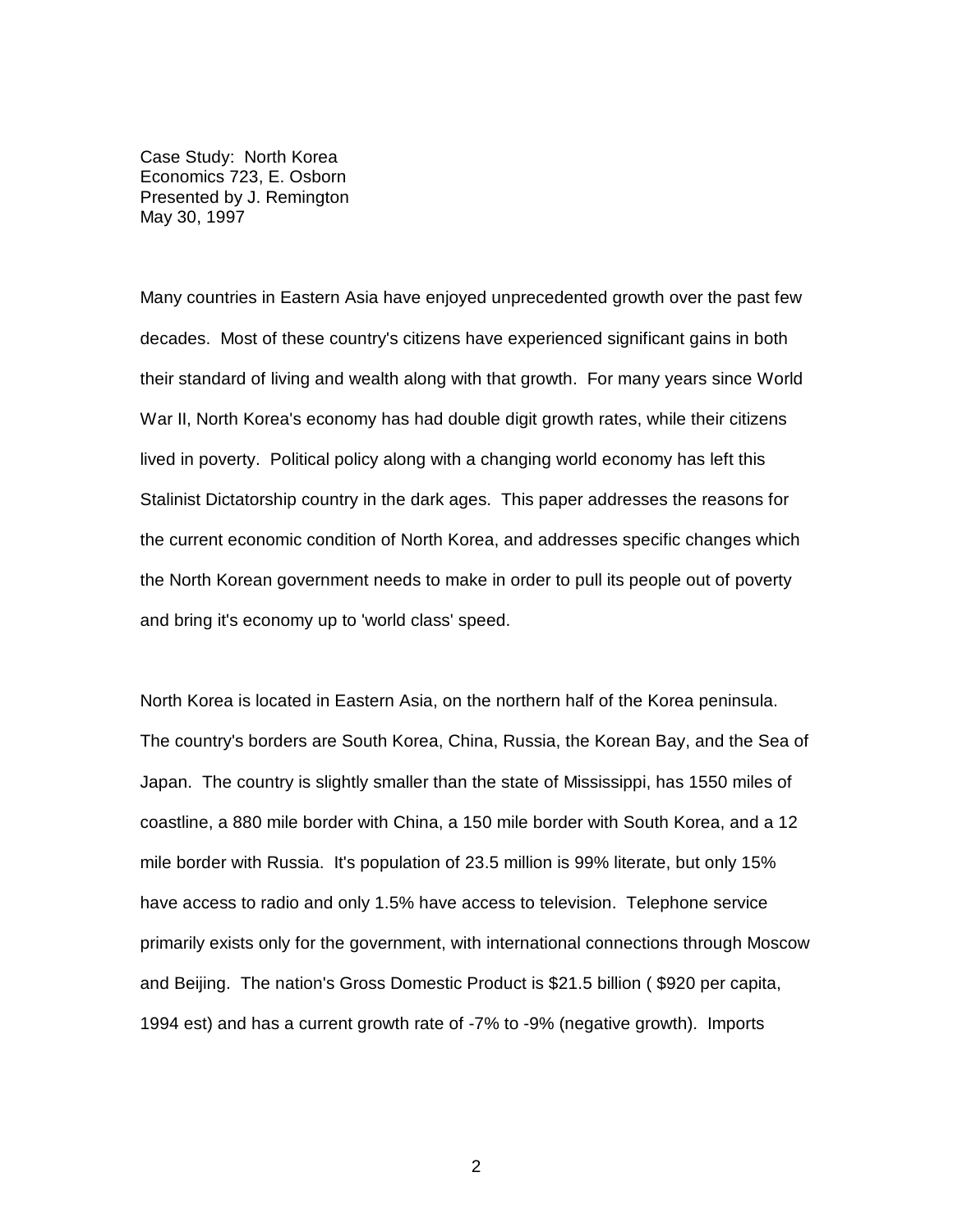(\$1.64 billion) outstrip exports (\$1.02 billion) by \$620 million U.S. Dollars. The local currency exchanged at 2.1 won to the U.S. Dollar in September, 1996.

Inland North Korea is mostly mountainous separated by narrow valleys. The west coast is mostly plains, with discontinuous plains on the east coast. Although the climate is temperate, only 18% of the land is arable. The nation' s natural resources include coal, tungsten, zinc, copper, and gold, in addition to several other exportable resource. The 18,500 miles of roads are 94% unpaved, making travel by auto painfully slow. Rail transport covers 2650 miles, and is mostly electrified. North Korea does have high quality natural harbors giving this nation year round warm water ports for shipping.

North Korea' s political climate has been a Stalinist Dictatorship since the country' s independence in September, 1948. The Democratic People' s Republic of Korea (DPRK) has been run by KIM Il-song for almost fifty years (until his recent death), and is now run by his son, KIM Chong-il. The state control of economic affairs is unusually tight for a communist nation.

Despite North Korea' s natural resources, educated labor pool, and central proximity in Asia, the country is in serious economic crisis. The DPRK' s primary trading partners were the Soviet trading bloc, with heavy industry (military output) comprising most of the its manufacturing capabilities, with light industry capacity lagging far behind. With the collapse of the Soviet bloc, North Korea has lost important technological links, and has had severe shortages of hard currency. The country' s political differences with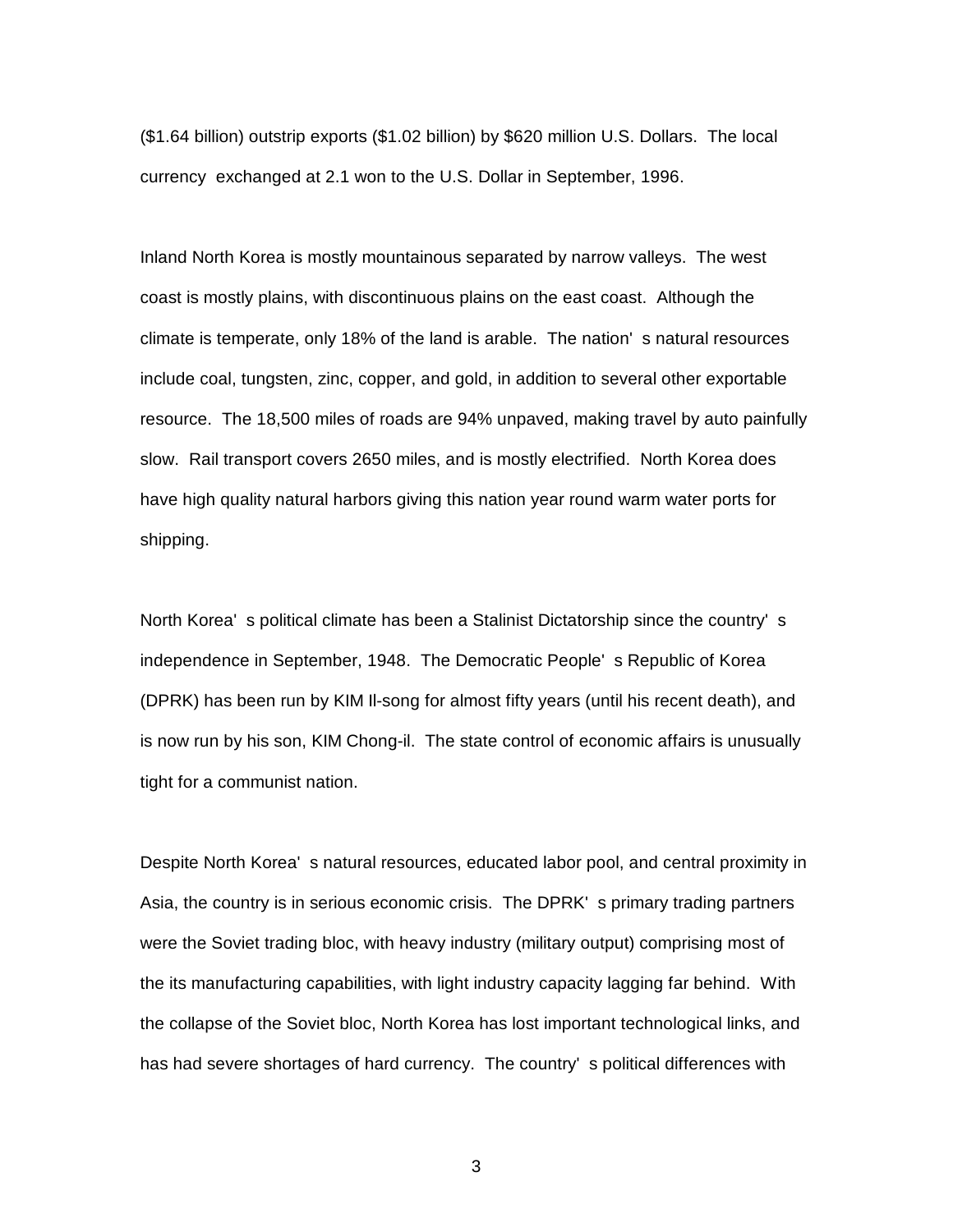South Korea, Japan, and The United States have left it practically alone in a new economic world.

In addition to the above economic conditions, North Korea has not been self supportive in food products. Compounding this has been several years of severe flooding, wiping out basically all of the country' s supply of foodstuffs. With idle factories and no trade to speak of, North Korea has literally no hard currency to purchase grains on the world market. Hence, the country' s people are literally starving to death, with current trends predicting widespread malnutrition in the upcoming months.

The government of North Korea has basically three paths it can take to change its current economic climate. North Korea could go to war with South Korea, which would basically amount to self destruction. The government could ' lay down' and die a slow political death, similar to what happened in Russia in the early nineties. North Korea' s third option is to change its political and legal structure to be more receptive to foreign investment, thereby growing its economy within the World market.

North Korea has made an attempt to entice foreign investments by creating a Free Economic and Trade Zone (FETZ) in a northeast area bordering Russia and China. The three types of allowed foreign direct investment in North Korea include a) contractual joint ventures, b) equity joint ventures, and c) foreign enterprises. However, due to the instability of the political system, only a few number of agreements have actually become reality.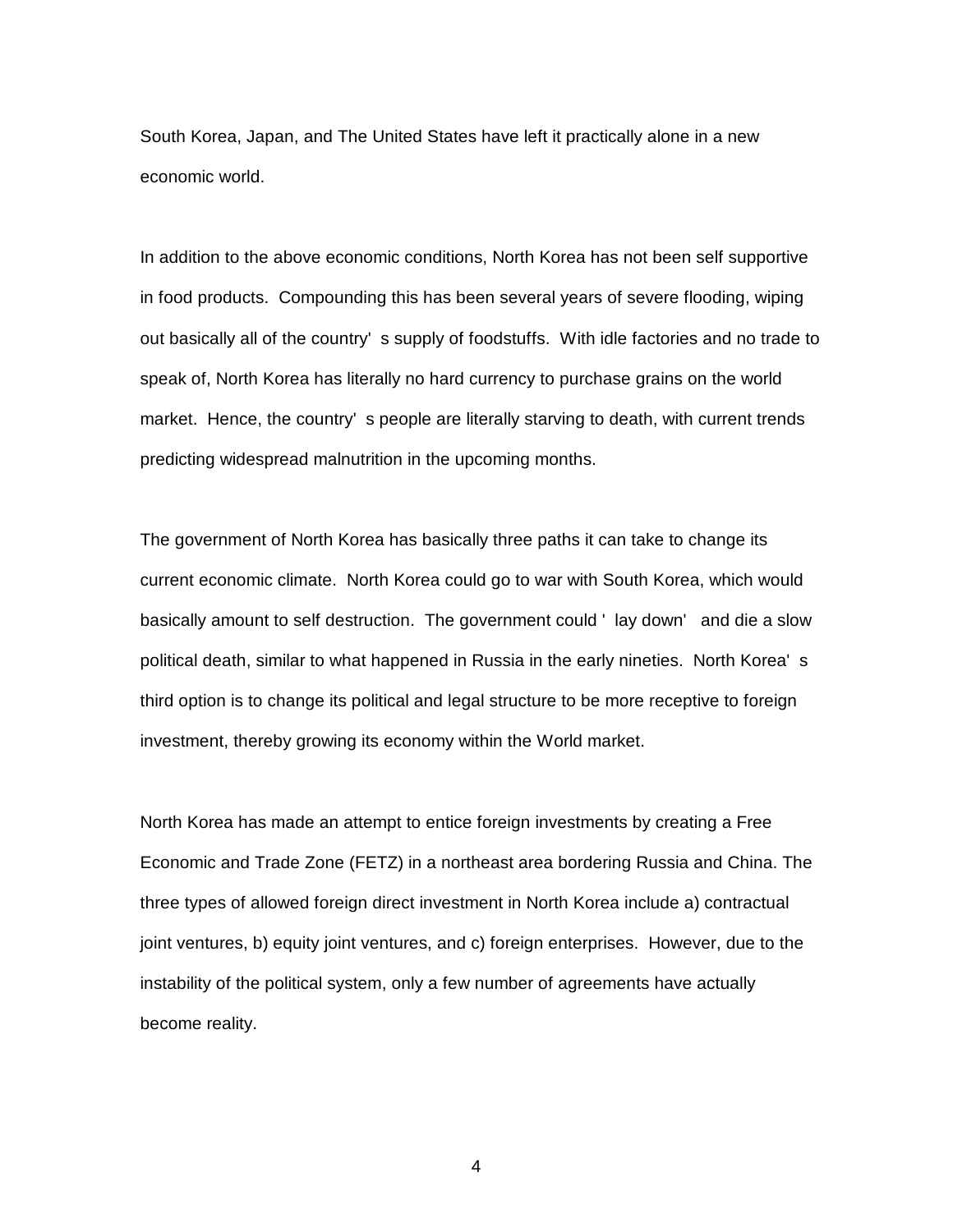North Korea does not permit private ownership of land by enterprises which make foreign direct investments. Instead, a prepaid long-term lease for up to 50 years can be acquired, excluding all rights to natural resources. Personal property is protected under the constitution, however, ' fair' compensation would be paid if unavoidable circumstances require seizure of property. The DPRK' s constitution also guarantees freedom of speech, however publishing, broadcasting, and telecommunications are viewed as vehicles which may undermine political stability. Basically, North Korea has one of the World' s worst track record for human rights. With these types of political standards, it is no wonder why the country is having a difficult time securing horizontal foreign direct investment.

One reason North Korea is having trouble securing foreign investment is because all foreign invested enterprises must conduct their banking business through accounts held with banks which are organized under the laws of the DPRK. Deposits at these banks are exchanged for foreign-exchange certificates. With the country' s trade imbalance (imports outpacing exports) and lack of hard currency, a foreign investor can expect their deposits to leave the country to pay for imports. This could make it difficult to withdrawal the funds from the bank if the depositor deems necessary.

Another reason for the lack of interest in foreign direct investment is North Korea' s formal (or lack of) legal system. Disputes in this country are typically resolved informally, instead of through judicial proceedings. This gives foreigners an uneasy feeling about entering contractual agreements with local business ventures.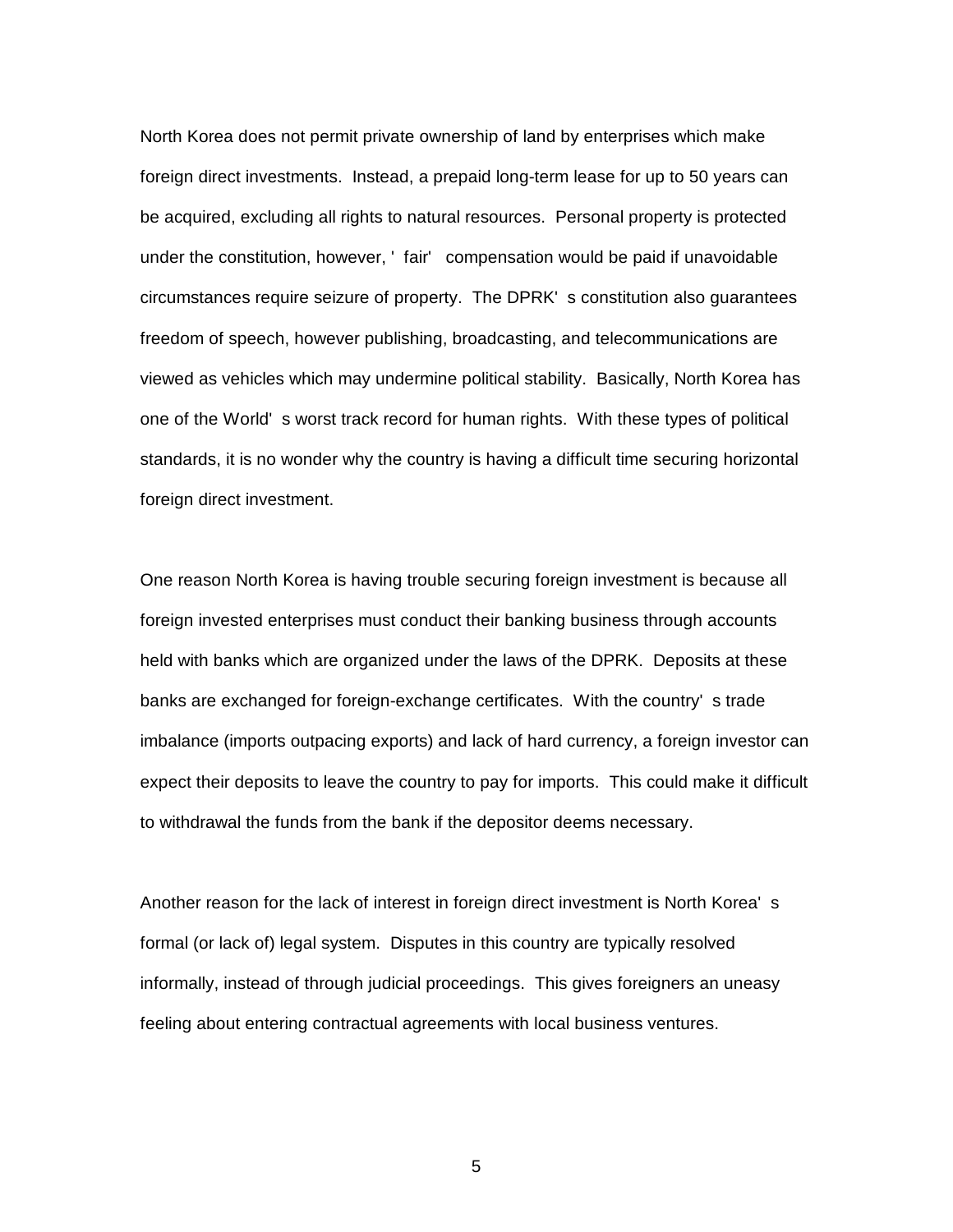On the positive note, South Korea' s constitution declares the entire Korean peninsula as its territory, and assesses no import duties on goods with North Korean origins. This potentially could pave a way for foreign investors to produce and/or add value to products in North Korea (maybe with content from neighboring China) and export those goods into the South Korean markets. One can only wonder for how long this scenario would continue before South Korea changes it' s trade policy.

With the current famine crisis at hand, one would expect investment to come second to consumption. Once the current crisis passes, investment should be in infrastructure and manufacturing technologies which produce outputs. North Korea needs to set industrial policy which targets certain industries with which the nation can expect to compete in World markets. Given the country's educated labor pool and existing heavy industry base, such industries might include shipbuilding or export based subassemblies such as metal castings or fabrications for large machines and equipment.

North Korea also has to make some decisions about it' s ability to acquire technology, whether it is through licensing or foreign direct investment. If the above industries were targeted for market entry, then the designs and know-how would need to be acquired. Licensing may be the best alternative, along with protectionist measures similar to the Japanese MITI treatment of computer technology. To compete on the world markets, the DPRK will also need to stabilize its currency's exchange rate against that of its predominant trading partner. Given the reservations the DPRK has with the United States, chances are slim that they will peg their currency against the dollar. A better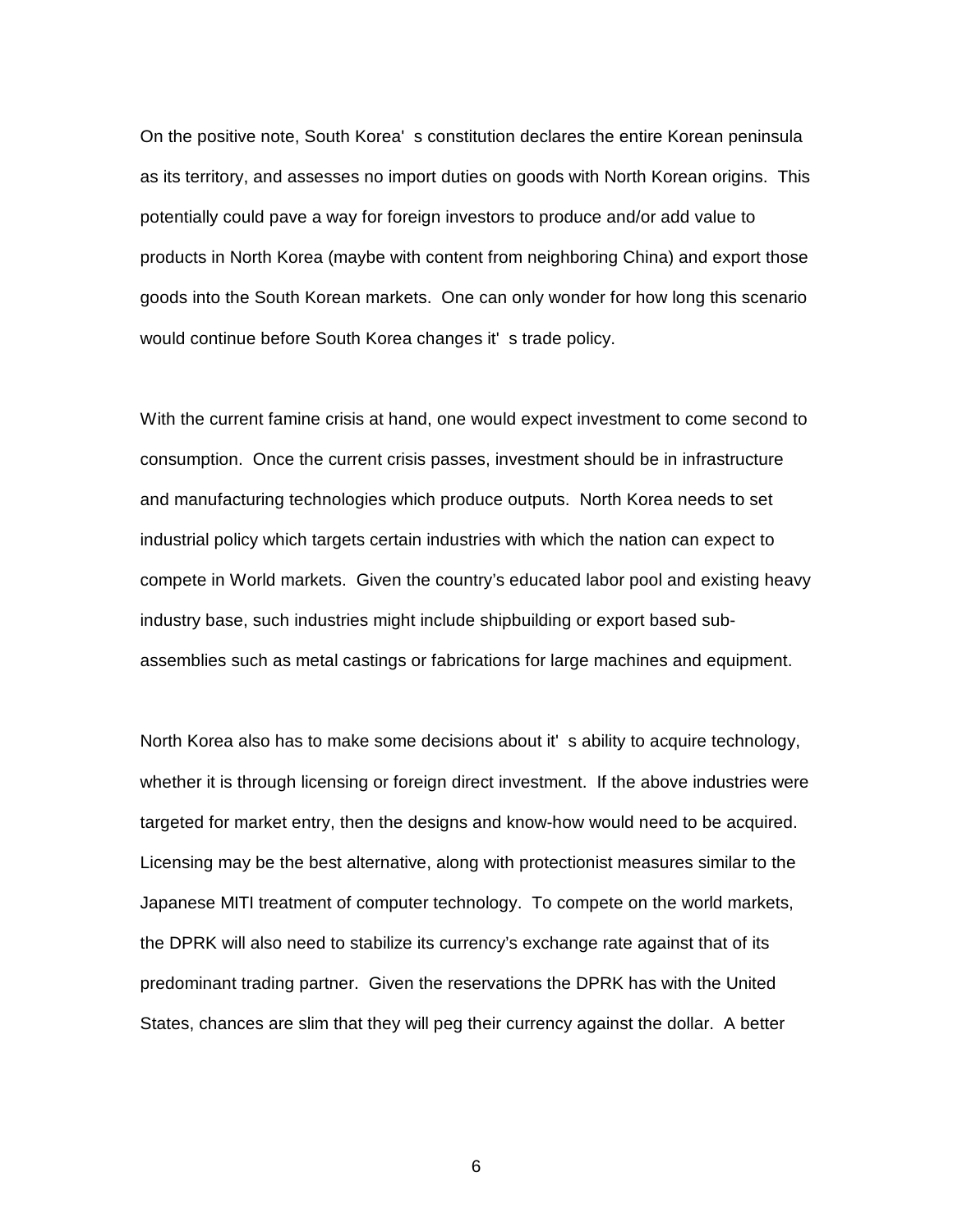solution may be for North Korea to align their currency with their major trading partner, which potentially may be South Korea.

The North Korean government should also keep close links between business concerns and the government' s interest, without unnecessary over-regulation. One potential link could be state control of resource, whereas the government regulates the use of labor, minerals, electricity, oil, etc. This could minimize unwanted negative impacts from market ' rushes' on these types of commodities.

Given the current relationship which North Korea has with the United States, it doesn' t come as a surprise that North Korea is not interested in Western style capitalism and culture. North Korea' s best strategy is probably to iron out it' s political differences with South Korea, allowing the Republic of Korea' s (ROK) ' chaebols' (conglomerates) to make investments in the DPRK. This would free up hard currency which the citizens could consume and invest.

Unfortunately, current western political systems are trying to negotiate with North Korea to exchange foodstuffs for political concessions. With a predominantly Confucius and Buddhist religious order believing in a virtuous leader, this strategy may actually backfire on those instigating the policy. A better alternative may be for the U.S. to support the ROK, and funnel humanitarian relief through the South. This may give the impression that the South is serious about reuniting the Korean Peninsula, and could set precedent for future investment and trade between the two Korean nations. Also given the fact that most countries in Asia are some sort of dictatorship, it is probably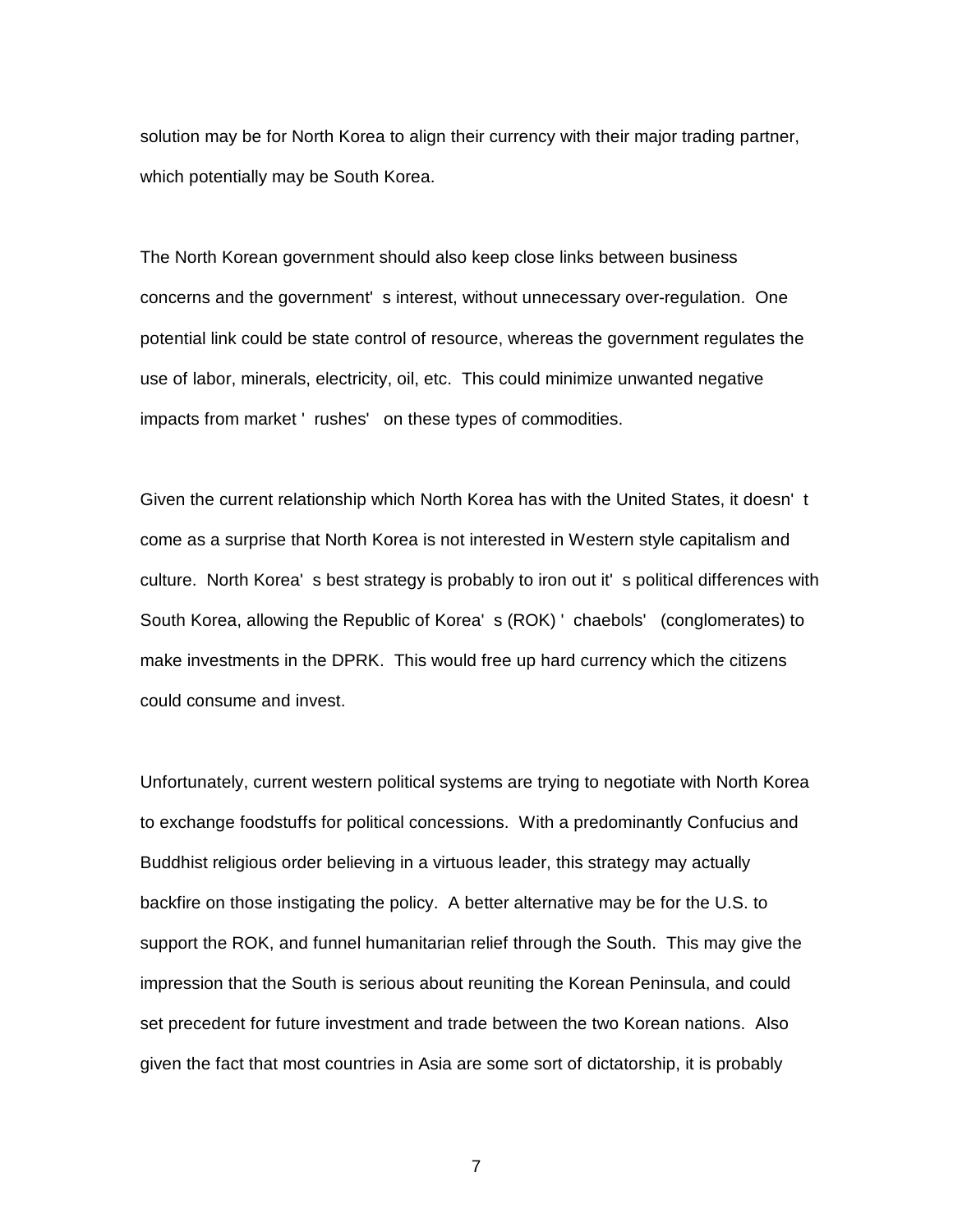unwise for the U.S. to try and force its political reasoning on countries which are unwilling to accept western style culture. By allowing free trade which will increase the DPRK citizen's wealth, the people will eventually want greater freedoms as they are exposed to and desire to consume western style goods.

North Korea's initial development of a Free Economic and Trade Zone should be viewed by other countries as a positive step towards political and cultural change from within. However, the leaders of North Korea need to take further steps to ensure that this FETZ will indeed prove to be successful both politically and economically. By doing so, North Korea will enjoy growth in wealth through trade with their immediate neighbors, specifically China and South Korea. The DPRK needs to understand that the World economy is a give and take situation, and for North Korea to get ahead, they must view trade as win/win for all parties instead of viewing it as a zero sum game.